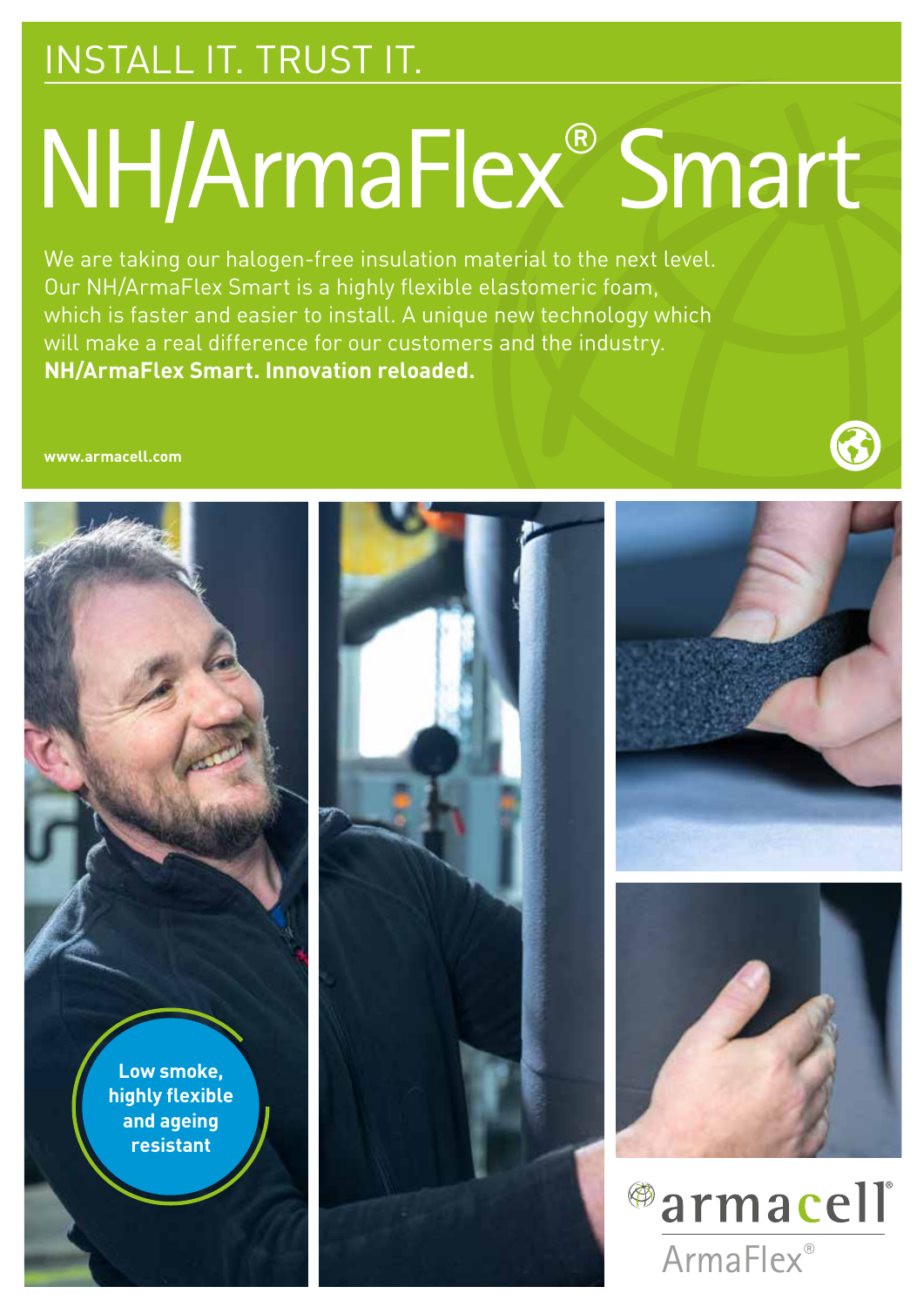#### HIGHLY INNOVATIVE FOAM TECHNOLOGY

## NH/ARMAFLEX SMART. INNOVATION RELOADED.

We continuously develop our product solutions to create real added value for our customers. With NH/ArmaFlex Smart, we now offer you a halogen-free insulation material based on highly innovative foam technology. Our new recipe is much more flexible than conventional halogen-free elastomeric materials and significantly quicker and easier to install.

The UV and ageing resistance are outstanding too – for reliable condensation control and high energy efficiency in the long-term. Plus, NH/ArmaFlex Smart looks and feels different to its predecessors: it is black, has a very smooth surface and feels much more compact.

#### Halogen-free insulation without compromises.

Whether in airports, hospitals, schools, administrative buildings, data centres or in the pharmaceutical industry, halogenfree insulation materials are required in many buildings today. NH/ArmaFlex Smart has very good fire behaviour, reduces the costs of consequential fire damage and promotes the implementation of green building schemes.



When we launched NH/ArmaFlex in 1996, we were the first manufacturer to offer halogen-free elastomeric equipment insulation. Initially a niche product, this innovation soon established itself as an environment-friendly standard in technical insulation. **PROTECT** 

**YOUR PEOPLE AND ASSETS**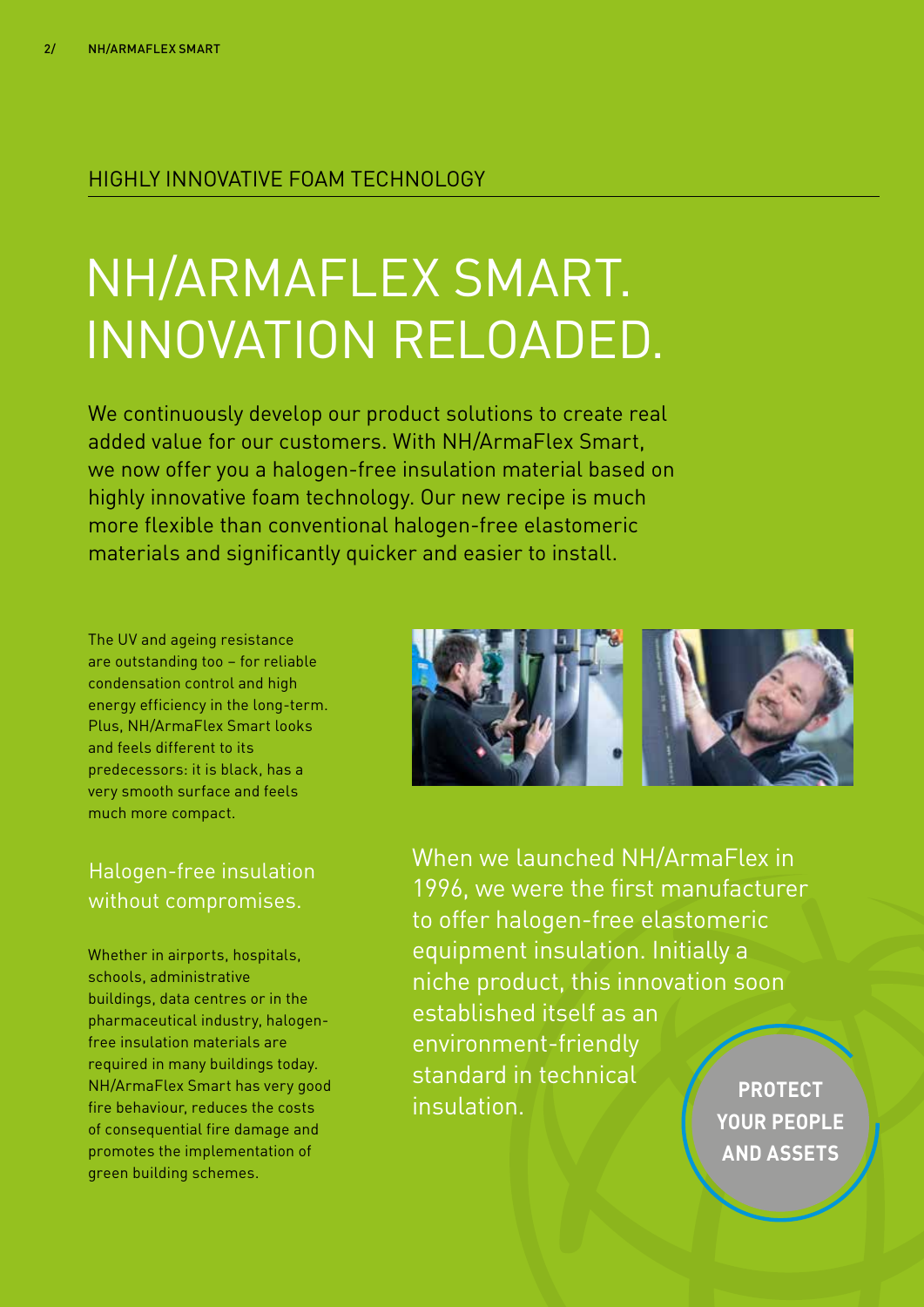# EW<br>A<br>A **WOW!** THAT'S HOW FLEXIBLE A HALOGEN-FREE TUBE CAN BE.

NH/ARMAFLEX SMART

**WESTERN WESTERN WESTERN WESTERN WESTERN WESTERN WESTERN WESTERN WESTERN WESTERN WESTERN WESTERN WESTERN WESTERN WESTERN WESTERN WESTERN WESTERN WESTERN WESTERN WESTERN WESTERN WESTERN WESTERN WESTERN WESTERN WESTERN WESTE**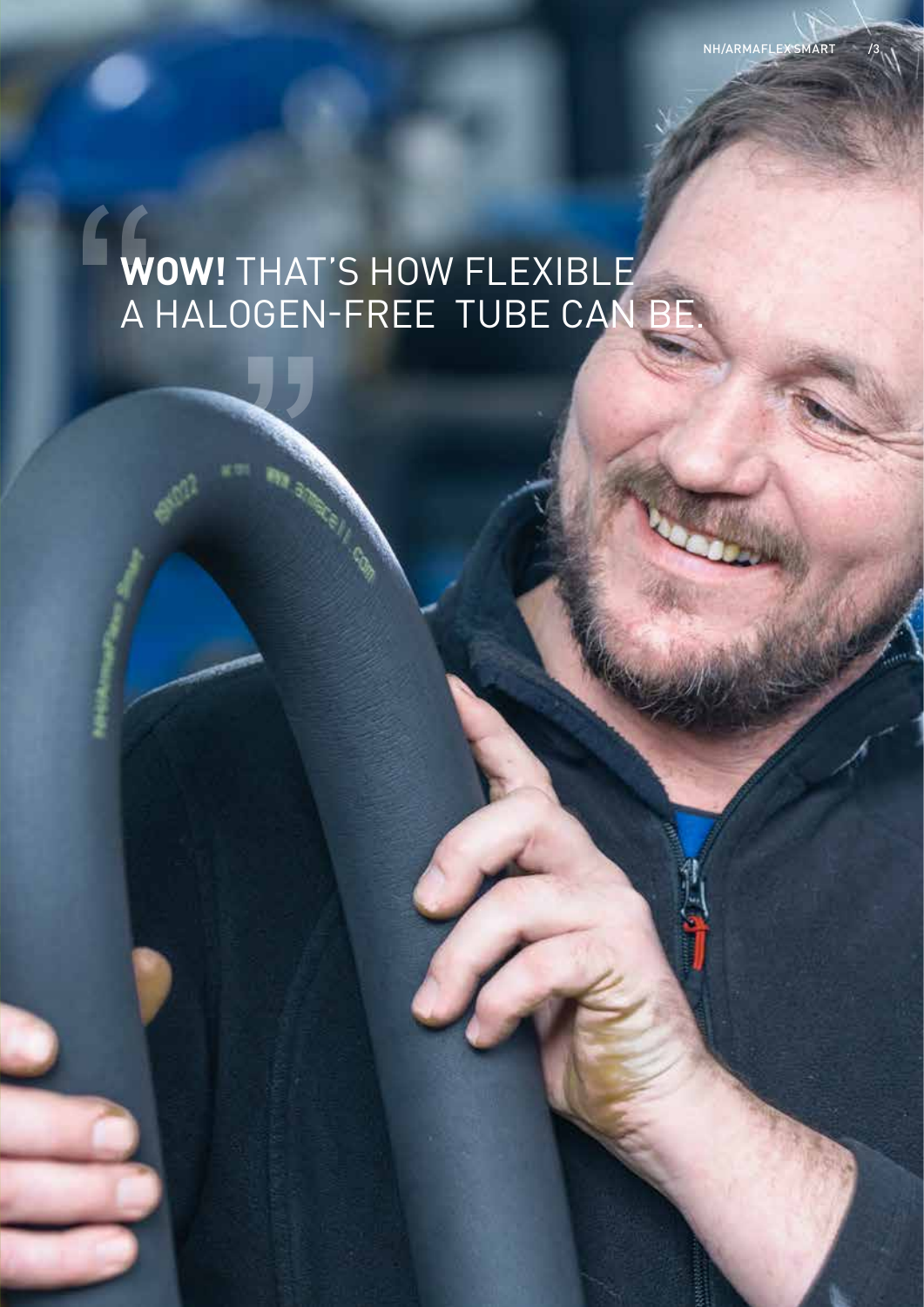## EXPERIENCE THE NEW NH/ARMAFLEX SMART. FEEL THE DIFFERENCE.

With our new halogen-free foam technology we want to deliver real added value for the industry. So we were especially excited to hear feedback from the professionals. Before the product launch, we asked experienced insulators from various European countries for their opinions. NH/ArmaFlex Smart impressed every single one of them.



"Wow! That's how flexible a halogen-free insulation tube can be. The new material feels completely different. The surface is much smoother and the product is altogether more stable. Armacell has reinvented NH/ArmaFlex."

Pascal Beuing Insulator at Schmengler Dämmtechnik Havixbeck (Germany)

The highly flexible elastomeric insulation material fits snugly on equipment without any gaps.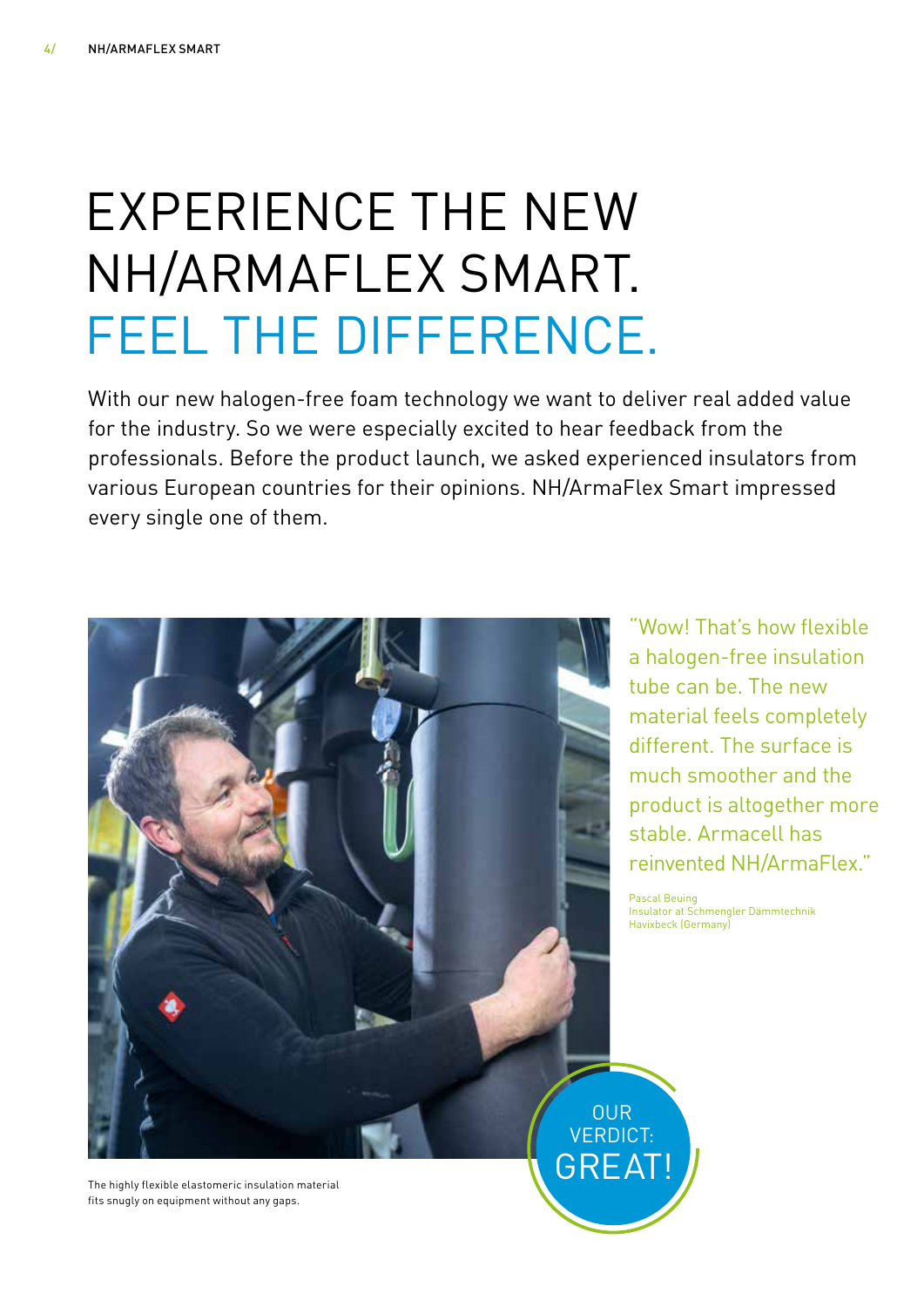



Compared to standard elastomeric insulation materials, conventional halogen-free products are less firm, because the stabilising effect of the halogenated ingredients is missing. Their surface can easily be damaged by mechanical impact. When exposed to UV radiation (even from artificial light sources) they tend to become brittle faster than standard FEFs. If they are installed under strain or tension, there is a risk of microcracks forming in the insulation material.

tack-drying time. This means The high flexibility and can be installed much faster us too. And it's great that "Very good insulation material. We were particularly impressed by the bonding properties. We needed less adhesive, which helped reduce the that NH/ArmaFlex Smart than conventional halogenfree products."

Mattias Frick CEO FM Isolering Eskilstuna (Sweden)



"The new product is much easier to grip than other halogen-free insulation materials. Even under strain or tension there is no sign of microcracks. good bonding convinced NH/ArmaFlex Smart is available in black – this makes it easier to combine it with other materials if we need to."

Anders Nyström CEO Knivsta VVS-Isolering Arlandastad (Sweden)





The surface is much smoother and the material is easy to cut.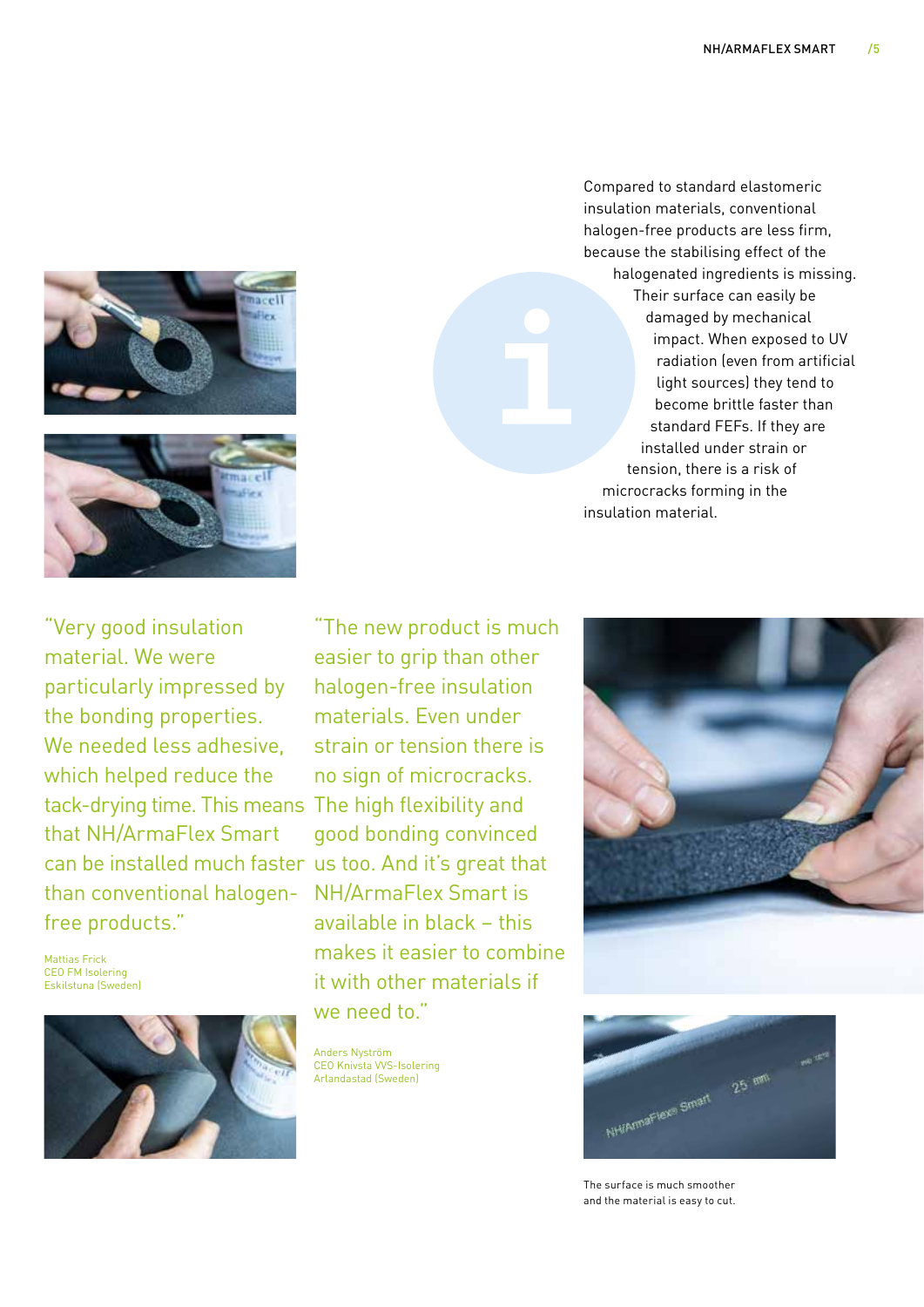#### NH/ARMAFLEX SMART. INNOVATION RELOADED.

## HALOGEN-FREE INSULATION WITHOUT COMPROMISES.

With NH/ArmaFlex Smart we are now taking our halogen-free insulation materials to a new level. Based on an innovative foam technology, the new material combines the tried-and-trusted fire properties and high environmental sustainability with greatly improved flexibility and excellent UV and ageing resistance. NH/ArmaFlex Smart was developed to simplify and speed up our customers' work. **NH/ArmaFlex Smart. No halogens. No compromises.** 





#### EXCELLENT FIRE **BEHAVIOUR**

NH/ArmaFlex Smart releases 50 percent less smoke than conventional flexible elastomeric foam products. In the event of a fire, smoke hinders visibility, makes it difficult to locate escape and rescue routes. Today, therefore, experts attach greater importance to smoke development and smoke density than to heat release.

#### LESS CONSEQUENTIAL FIRE DAMAGE

In a fire, NH/ArmaFlex Smart does not release corrosive gases, which in combination with extinguishing water can form aggressive acids. In areas requiring special protection, such as data centres or clean room industries, the consequential fire damage can soon amount to many times the cost of the actual fire damage.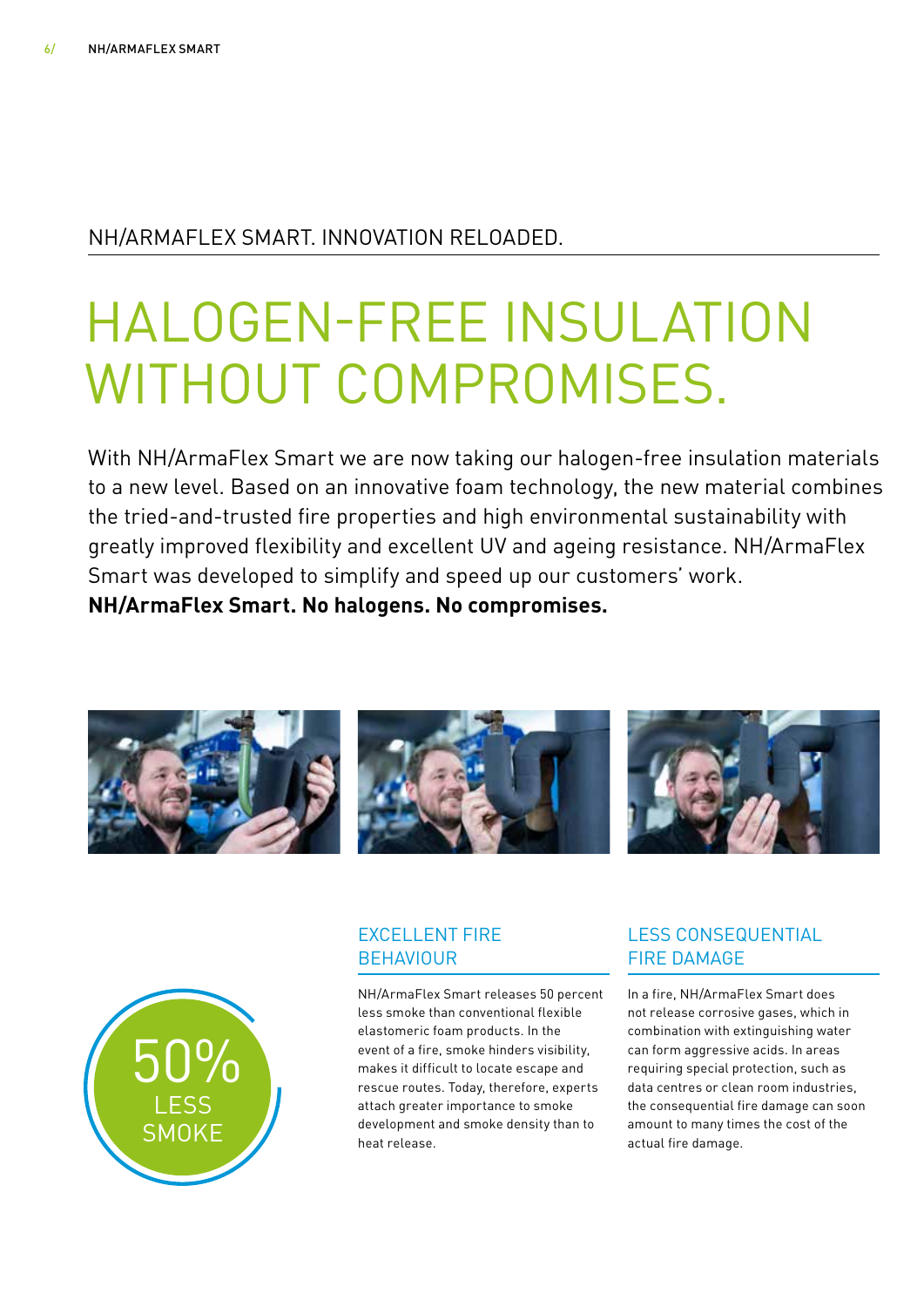



Armacell has developed the new ArmaFlex 750 adhesive to be used with NH/ArmaFlex Smart.

#### RESISTANT TO UV-LIGHT AND AGEING

NH/ArmaFlex Smart has excellent UV and ageing resistance. The resistance to light ageing was confirmed in accelerated radiation tests. The halogen-free insulation material has outstanding light stability. Indoors it can be exposed to natural and artificial light without the need for additional cladding.

#### PREVENTS STRESS CORROSION CRACKING

Stress corrosion cracking can occur on austenitic stainless steels when stresses, moisture and chlorine ions occur simultaneously. As a halogenfree product, NH/ArmaFlex Smart can minimise the risk of stress corrosion cracking.

#### HIGH ENVIRONMENTAL **SUSTAINABILITY**

NH/ArmaFlex Smart is halogen-free, it contains neither PVC nor chlorinated polyethylene. It is produced without adding brominated flame retardants and is free of chlorinated paraffins. Short-chain chlorinated paraffins are considered hazardous to health and the environment and their production has been discontinued in Europe. NH/ArmaFlex Smart contains neither short-, medium- nor long-chain chlorinated paraffins. The product meets the German Sustainable Building Council's highest quality level for flame-retardant building products.

#### RELIABLE THERMAL AND CONDENSATION CONTROL

Thanks to its low thermal conductivity and high resistance to water vapour diffusion, the closed-cell NH/AmaFlex Smart ensures reliable condensation control and high energy savings in the long-term. This also minimises the risk of corrosion under the insulation.

#### SYSTEM SOLUTION FOR MAXIMUM RELIABILITY

The ArmaFix NH Smart pipe support thermally isolates the pipe and its fixing from each other and, together with the adjoining NH/ArmaFlex insulation, forms an insulation system for refrigeration equipment which is reliable in the long-term.



The load-bearing segments are based of environmentally friendly, recycled PET.